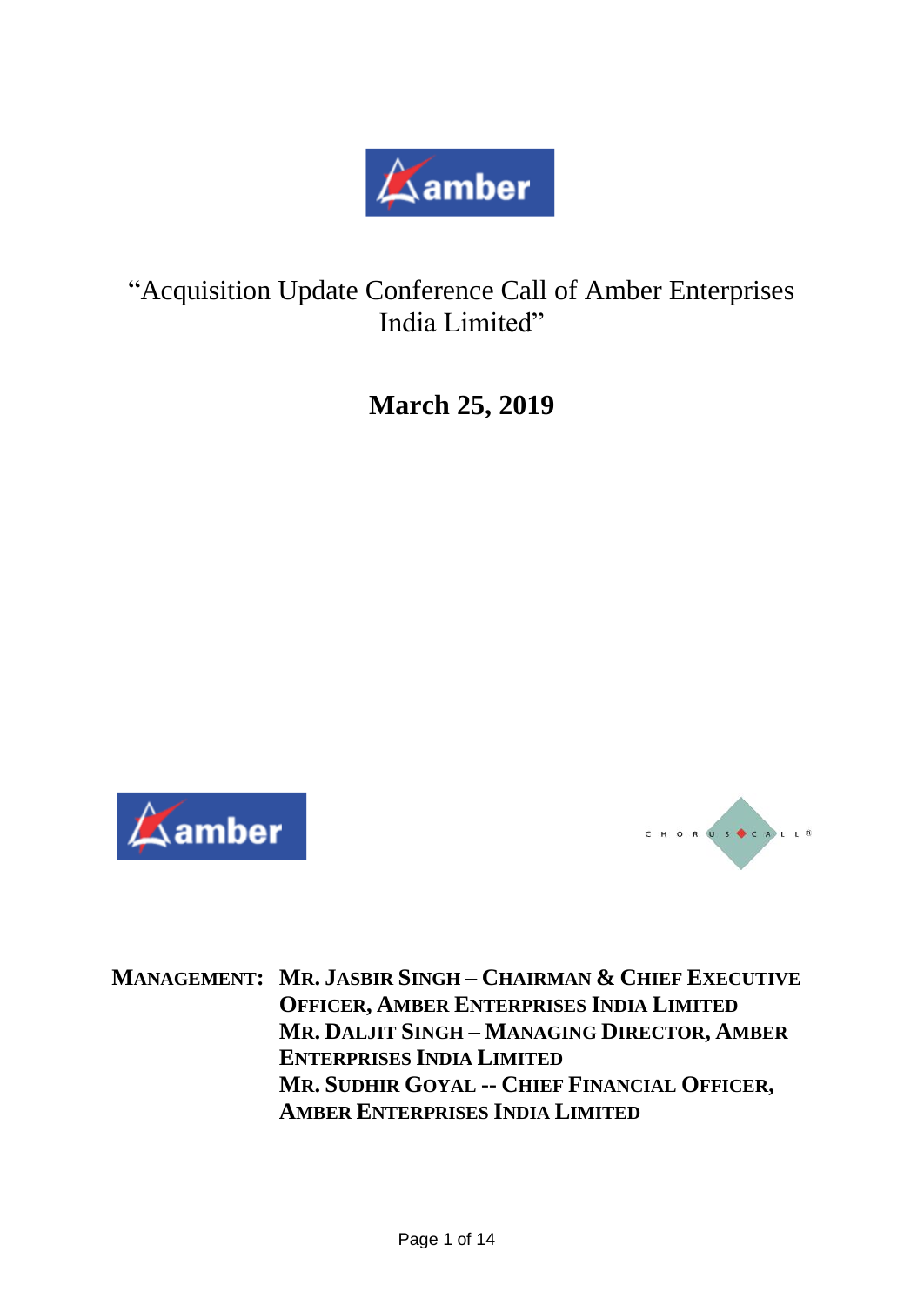

**Moderator:** Good Morning, Ladies and Gentlemen. Welcome to the Acquisition Update Conference Call of Amber Enterprises India Limited. This conference call may contain forward-looking statements about the company which are based on beliefs, opinions and expectations of the company as on the date of this call. These statements are not the guarantees of future performance and involve risks and uncertainties that are difficult to predict. As a reminder, all participant' lines will be in the listen-only mode and there will be an opportunity for you to ask questions after the presentation concludes. Should you need assistance during the conference call, please signal an operator by pressing "\*" then "0" on your touchtone phone. Please note that this conference is being recorded. Since this call is for acquisition update, we would request all to restrict the questions relating to the current acquisition and avoid questions on Q4 and FY'19 outlook on the company. I now hand the conference over to Mr. Jasbir Singh – Chairman and CEO of Amber Enterprises India Limited. Thank you and over to you, sir.

**Jasbir Singh:** Good morning, everyone and a warm welcome to our acquisition update call. Today, I am joined by Mr. Daljit Singh -- Managing Director and Mr. Sudhir Goyal – CFO and SGA our Investor Relation Advisors.

> We have uploaded our Acquisition Update Presentation on the stock exchanges and I hope everybody had an opportunity to go through the same. This call is being scheduled for investors and analysts at large to address the update on our latest acquisition and hence we would request all to kindly restrict the questions about the acquisition update and not on the quarter or full year outlook on Amber or Industry.

> We are pleased to announce that Amber has entered into definitive agreement to acquire 80% equity in Sidwal Refrigeration Industries Private Limited which also includes business of Sidwal Technologies, a sole proprietorship firm of the promoters of Sidwal. The said transaction is expected to be closed on or before 30<sup>th</sup> April, 2019 after the successful completion of certain conditions precedent.

> Let me take you through brief background about Sidwal Group: Sidwal Group started its operations in year 1975 by Mr. Sidhu. Headquartered in NCR, they have three fully integrated manufacturing facilities across North India with capabilities to undertake the entire heating ventilation air-conditioning manufacturing process in-house. Sidwal has diversified portfolio in the Heating Ventilation Airconditioning Solution and cater to major six verticals, that is Indian Railways, Metros, Bus Airconditioning, Defence, Telecom and Commercial Refrigeration. Sidwal is a market leader in Indian Railways and Metro segment with the track record of supplying more than 15,000 heating & ventilation air-conditioning units for mainline coaches and 2,000 plus heating & ventilation air-conditioning units for metro projects. They are also one of the leading players in the defence segment, along with the manufacturing capabilities, they also have a Pan India service network to provide after-sales service to the customers. In this acquisition, Amber will acquire 80% equity in company Sidwal Refrigeration Industries Private Limited.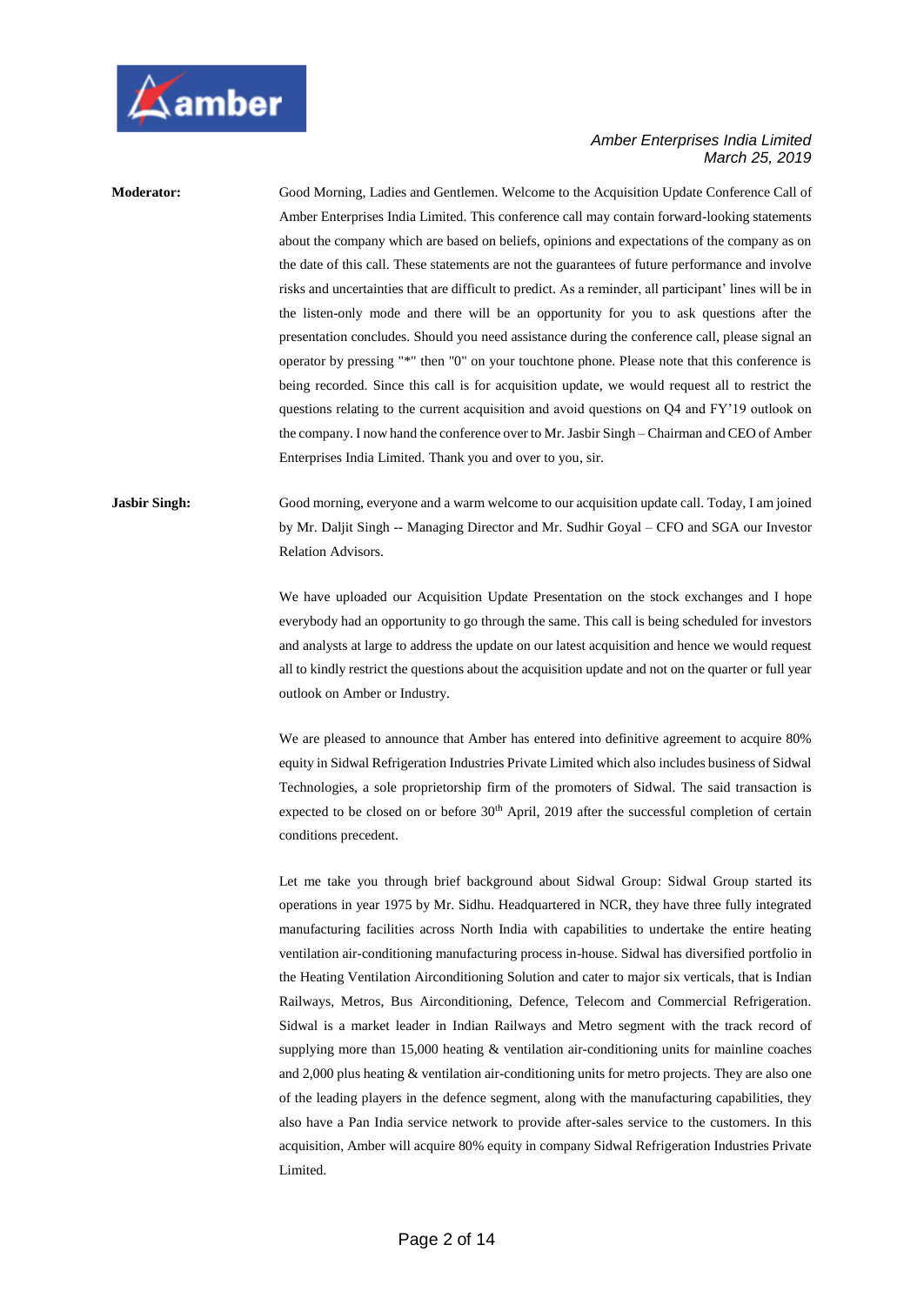

The business of Sidwal Technologies, a sole proprietary firm will be acquired by SRIPL through a slump sale. Due to some conditions precedent pending completion, we will not be disclosing the price at which the company is acquired but once the closure is done on or before  $30<sup>th</sup>$  April, 2019, we will disclose the price to public at large. The funding for the said acquisition will majorly be done from internal accrual and partial debt would be taken on the books of Amber. Existing promoters of Sidwal, Mr. Sidhu will be working with Amber for two years in order for smooth hand-holding and smooth transition. The balance 20% equity is agreed to be acquired after two years through a staggered buyout based on certain milestones. We also have a noncompete clause with the existing promoters. The synergies which we gain from this acquisition is that it enables us to enter the product segment which has very long approval cycles. It enhances our product portfolio and increases our customer base, which has high entry barriers. To penetrate and get approval from customers like Defence and Indian Railways is very challenging. Entry barrier to this business is nearly about six to seven years. Also, along with the entry barrier to set up an all India service network for maintenance of the coaches makes the entry for new player even more challenging. Through this acquisition we can service these high entry barrier customers and get them onboard. Sidwal's strong technical background will also act as a catalyst to provide more comprehensive solutions to our existing customers for products like commercial air-conditioners, air-handling units and fan coil units. We see horizontal deployment of certain products of Sidwal in our existing customer base. Unlike our RAC business, this is a non-seasonal business which will reduce the delta of seasonality in our business up to a certain extent. Since the raw materials in this business is common for both the company, we will be able to leverage our procurement capabilities to further bring down the raw material cost.

The acquisition helps us to add a new business vertical in the form of mobile application and commercial application of air-conditioners, that is mobile and commercial segment within the heating ventilation air-conditioning segment. With successful integration, Amber will emerge as the market leader in mobile and commercial segment of HVAC industry in addition to its leadership position in the RAC, room air-conditioners outsourcing segment. We are also confident of maintaining this leadership position with long-standing clientele base with strong order book and annual maintenance contracts which gives us revenue visibility. We see immense growth opportunities due to more and more metros coming across the country and increase in the number of air-conditioned passenger coaches in the railways over the years. Mostly, as the urbanization is happening, the consumers are actually preferring more air-conditioned travel. So there is a big demand of air-condition travel in the buses, even in tier-2, tier-3 and tier-4 cities and also in trains and metros. Not only the inter and intrastate trains but the local trains within the cities are planned to be air- conditioned over the years.

On the financial front, all the numbers will be consolidated for SRIPL and Sidwal Technologies, a sole proprietary firm. Revenue without eliminating intercompany transactions for FY'16 for this company was Rs.115 crores, FY'17 was Rs.124 crores and for FY'18 was Rs.165 crores on a base of FY'17 the group revenue grew by 33%. Revenue split for FY'18 was 72% from Indian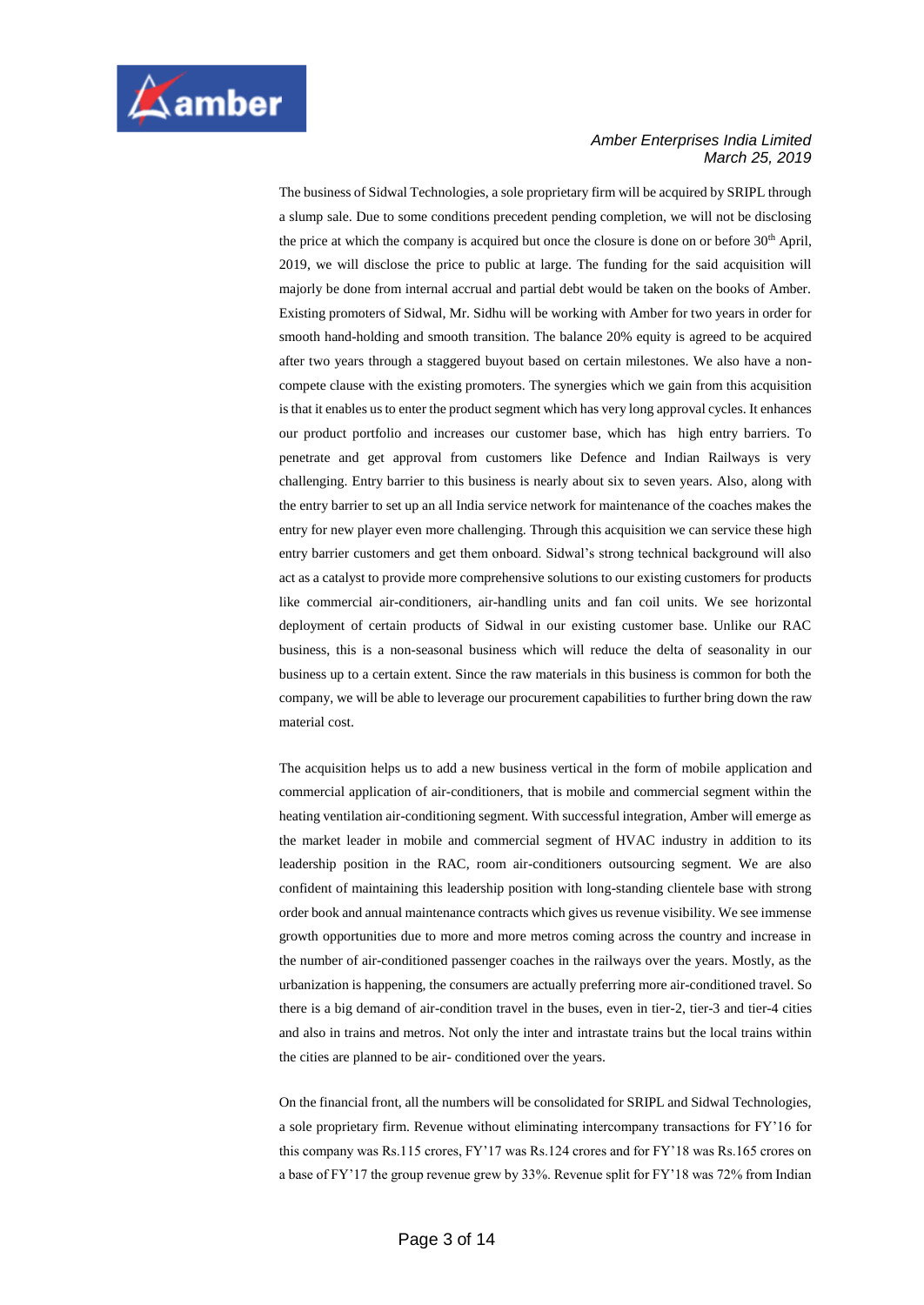

railways and metros, 9% each from defense and bus air-conditioning and the balance from telecom and commercial segment. Of the 72% between Indian railways and metros, 40% is from Railways and 30% is from metros which is the direct B2B business. In metros, the company supplies air-condition to the coach manufacturers like CAF in Spain, CRRC from China, etc, these are complete B2B businesses. In Indian Railways, the customers are like rail coach factory Kapurthala, Integrated Coach Factory, Chennai, MCF, Rai Bareilly, etc., EBITDA margins for FY'18 are in the range of (+20%) with the PAT margins of almost 13-14%. Company has no long-term debt on the books and debt in the form of short-term working capital requirements are to the tune of only Rs.7-10 crores. Due to high gross margins in this business, the working capital requirements of the company is not high despite retention clause in Railways business, the net working capital days are in the range of almost 180-days. ROCE for the company would be near about 40% and is not a capital-intensive business and has a higher asset turns which will improve our consolidated return on capital employed in near future. This acquisition is high ROE, ROCE business and is EPS-accretive for Amber on consolidated basis. Revenue for FY'19 is likely to be in the range of Rs.195 crores with an EBITDA margin of close to 21% and PAT margins of 15%. Company operates in full tax environment and has no tax benefits available.

As my closing remarks, I would like to highlight with this acquisition Amber will have three broad verticals under Heating Ventilation Air-Conditioning segment: First one are Room Air-Conditioner division where we have leadership position in the outsourcing industry. Second, our Components division for Air-Conditioning and Non-AC which is growing at a faster pace. Third, our newly added vertical of Mobile and Commercial segment where we see immense opportunity due to the infrastructure and transport boom across the country and will also help us gain a competitive edge for our commercial segment to cross-sell across our existing clients. As we expect the growth of approximately 10-15% in our RAC segment in coming years, so revenue contribution of newly acquired business shall be around 8-9% on a consol basis. With this addition to our vertical we are confident of delivering an improvement in financial performance over the years. I take lot of pride in disclosing that the new generation Train 18 which has been recently started by Indian Railways and was inaugurated by our Hon'ble Prime Minister Shri Modi Ji, also have Sidwal air-conditioners fitted in it.

With this, I open the floor for discussion.

**Moderator:** Thank you. Ladies and gentlemen, we will now begin the question-and-answer session. The first question is from the line of Nitin Arora from Axis Mutual Fund. Please go ahead.

**Nitin Arora:** Sir, my first question is that because you have done acquisition of two companies, can you just quantify the revenue and EBITDA of both the companies because when we look at the Sidwal Refrigerator revenue for FY'17 and the margins, so the revenue was something which is reported as Rs.95 crores with an EBITDA margin of 12.5%, so is there some inter royalty structure which goes to Sidwal Technologies, that is how the revenue gets stacked up on the higher side? What are the nature of transactions being done between the two -- what is Sidwal Technologies doing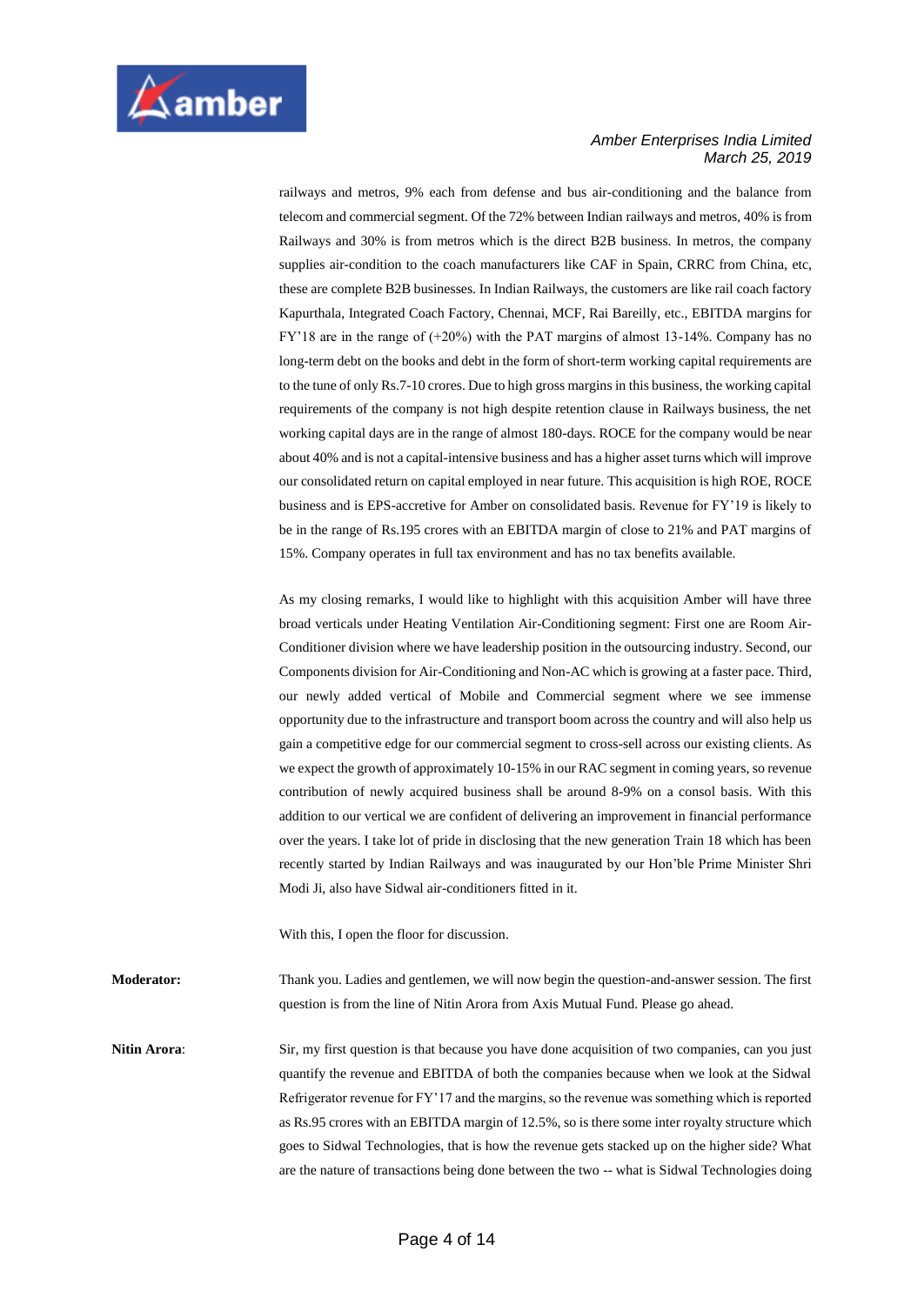

and what is Sidwal Refrigerator on the revenue front? #2, my question is if it is not a higher working capital requirement here of Rs.8-10 crores is what you are stating, I do not think the gross block would be high, that is why your ROCE looks little higher of 40%, then Rs.60 crores EBITDA assuming what you said 21% margin, boils down only close to Rs.6-7 crores PAT. So where is the anomaly, just wanted to know that?

**Jasbir Singh:** They have not yet uploaded the '18 numbers. So '18 numbers is Rs.135 for Sidwal Refrigeration and balance is for Sidwal Technologies. There is no royalty structure which goes between the companies but they do almost similar kind of a business. So that is the reason why we ask them to merge the two companies before they hand over it to us. So that is one of the CPs before we take over and the process is right now on, they are merging the two entities together. Put together at Rs.165 crores sales, the EBITDA margins are about 20.5% and PAT margins of 13% in total and this year Rs.165 crores will go to Rs.195 crores, we are almost sitting five days closure of financial year, it will close at Rs.195 crores, with the close EBITDA in a range of Rs.40-41 crores and with the PAT margins of close to about Rs.24-25 crores, so which is a very healthy margins. On the working capital front, this company does not require a working capital from banks because it is a high gross margin business. There is a retention clause by Railways. In some clauses there are 10%, in some clauses there are 5%. That is a natural way the business is conducted and it comes after close to certain milestones achievement after the air-condition is fitted on the coach. So that is when they give it back, but they do not require working capital from banks because it is already a high margin business. If you see the balance sheet of '17 and '18, which has net interest cost which they have levied is only Rs.60 lakhs, which is close to negligible.

**Nitin Arora**: What is the nature of Sidwal Technologies here in terms of work scope?

**Jasbir Singh:** Sidwal Technologies does bus air-conditioning business largely and some commercial refrigeration business and heat exchanger business. In Sidwal Refrigeration it is Indian railways and metros. That is how the company was split, but we wanted it as a one entity. So we kept it as a condition precedent for them to merge these two companies before we enter, so we will have only one structure to handle.

**Nitin Arora**: Sir, why then a question of intercompany transaction needs to get eliminated if both are doing separate customers?

**Jasbir Singh:** Sidwal Technologies having heat exchanger plant which they supply to Sidwal Refrigeration. So that is why we want to inter-eliminate the two part which is not very big amount. It is close to about Rs.15 -20 crores between the companies. So if I net off out of Rs.195 crores, so it will be a company which will generate Rs.175-180 crores with the Rs.40-41 crores of EBITDA margins.

**Nitin Arora:** Sir, on the EBITDA margin both the companies are at same level?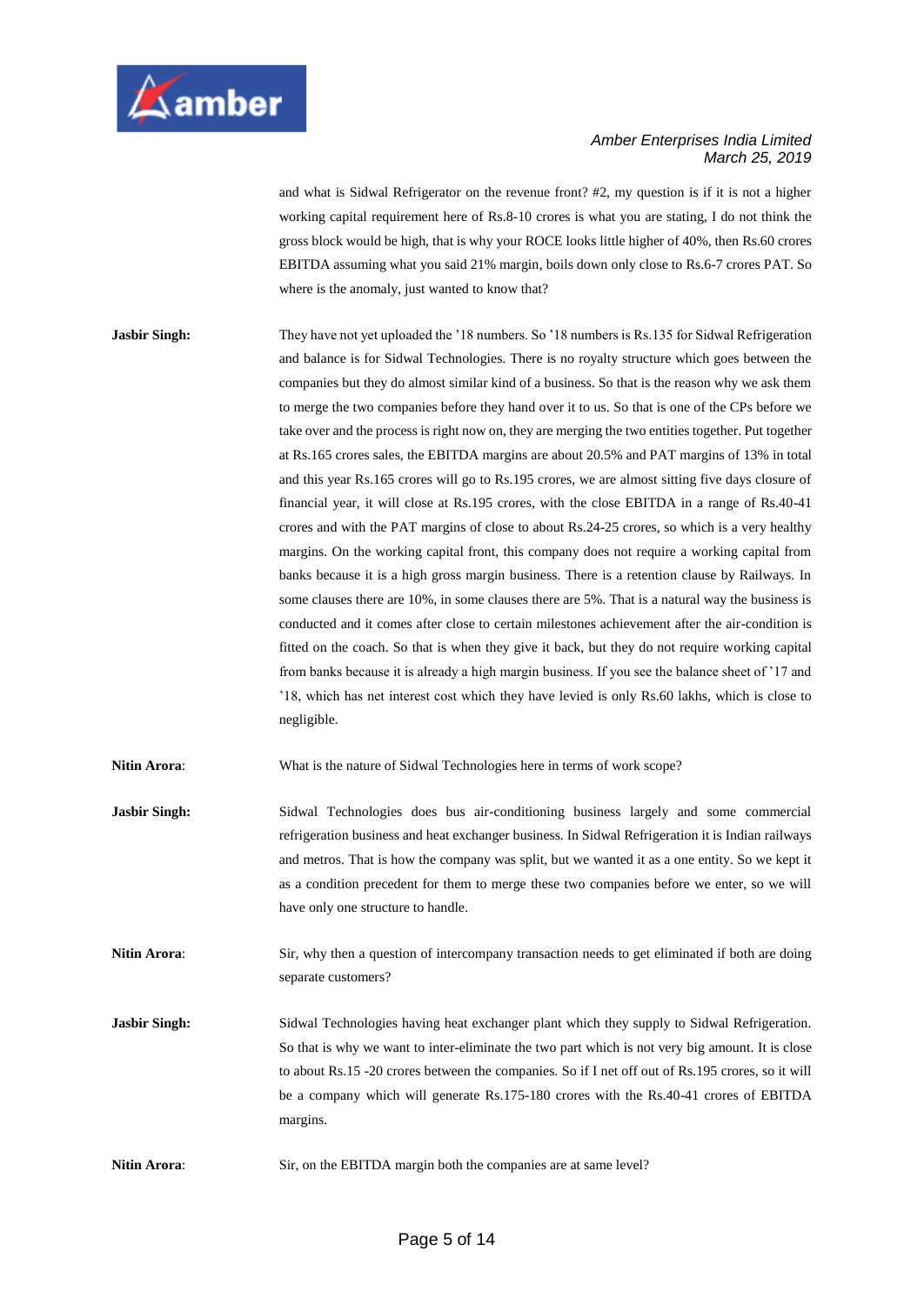

| <b>Jasbir Singh:</b> | Almost same level.                                                                                                                                                                                                                                                                                                                                                                                                                                                                                                                                                                                                                                                                                                                                                                           |
|----------------------|----------------------------------------------------------------------------------------------------------------------------------------------------------------------------------------------------------------------------------------------------------------------------------------------------------------------------------------------------------------------------------------------------------------------------------------------------------------------------------------------------------------------------------------------------------------------------------------------------------------------------------------------------------------------------------------------------------------------------------------------------------------------------------------------|
| <b>Nitin Arora:</b>  | Because if we see the FY'15, '16, '17 numbers of Sidwal Refrigeration the margins are pretty<br>low, so that is why I was confirming?                                                                                                                                                                                                                                                                                                                                                                                                                                                                                                                                                                                                                                                        |
| <b>Jasbir Singh:</b> | There has been a large shift towards very light weight and smart air-conditioners in Indian<br>Railways also because Indian Railways wanted to carry more passengers per engine load, so<br>they came up with the concept of new generation air-conditioners which are riveted stainless<br>steel structure in a lighter weight and these are two units which are fitted on one coach. So if<br>you reduce 300 Kgs out of that on the two basis so they can bring one more coach additional in<br>the same engine. So that has actually enhanced their capability and that has enhanced the<br>margins. So margins improvement has largely come from the improvement and the technology<br>upgradation in the products which is going to stay long.                                          |
| Nitin Arora:         | In terms of the margin profile, considering it is a very niche business where assuming you have<br>about 7-8 vendors in today's time in Railways and metro, you almost have 40, 50% market share,<br>so we have seen that as soon as the revenue scaling up in such niche business, the margin tends<br>to fall, do you see that scenario and what is your take on that?                                                                                                                                                                                                                                                                                                                                                                                                                     |
| <b>Jasbir Singh:</b> | Yes, definitely anything can happen once the competition goes up, but the way we look at it is<br>this company has a substantial market share in Indian Railways which contributes only 40% to<br>its revenue, 30% comes from metros which is a B2B supplies and the rest comes from the bus<br>and defense air-conditioners and commercial which is yet to pick up. Because this was run like<br>single handed structure by Mr. Sidhu, he was not concentrating on other verticals. So we see lot<br>of growth coming from bus air-conditioning and commercial refrigeration and the AHU and fan<br>coil units which we can easily integrate within our existing clientele base. That is where we are<br>very confident that the margins profile will remain in this range for future also. |
| <b>Moderator:</b>    | Thank you. The next question is from the line of Manoj Gori from Equirus Securities. Please go<br>ahead.                                                                                                                                                                                                                                                                                                                                                                                                                                                                                                                                                                                                                                                                                     |
| Manoj Gori:          | On the target market, currently if we look at lot of metro projects are coming and we would have<br>already seen some of the order inflows also coming in, can you elaborate on the order book<br>status of Sidwal?                                                                                                                                                                                                                                                                                                                                                                                                                                                                                                                                                                          |
| <b>Jasbir Singh:</b> | The order book currently in hand is Rs.200 crores including the AMC contract which they have<br>and order book from both Indian railways and metros are very positive and very long in coming<br>future. I will just brief you about six years back there were only 800-900 coaches which were<br>air-conditioned and today there are almost 5,000 coaches which are air-conditioned and<br>Government of India has mandated to take this number to 10,000 because the demand of air-<br>conditioned coaches is quite high now. On the metros, as 40 crores population living in urban<br>cities is moving towards the 60 crores in next 10-years, there will be the mass mobility of                                                                                                        |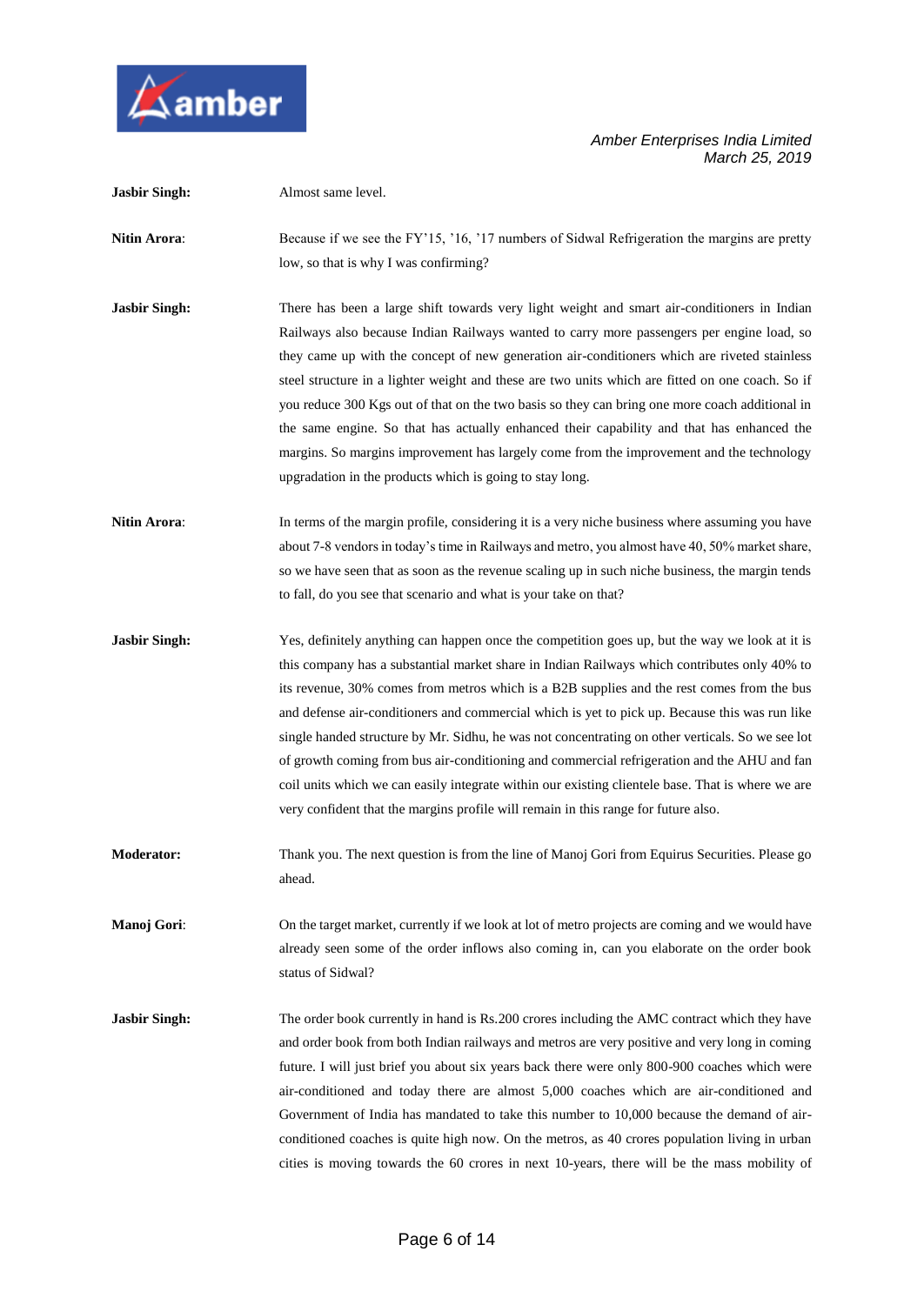

passengers through metros and this company has got approval from almost all the suppliers of the coaches like CAF in Spain, BEML, this company is likely to get the order upfront. So order book is quite strong right now. In hand order book today is Rs.200 crores as we move ahead.

- **Manoj Gori:** So sir, in this Rs.200 crores if we look at, normally what is the execution period for such orders in railways and metros?
- **Jasbir Singh:** In Railways, execution periods are generally 12-months to 15-months.
- **Manoj Gori:** So you have a better clarity for FY'20 on this?

**Jasbir Singh:** That is right, we have a very strong clarity on that.

- **Manoj Gori:** In terms of margin profile, when we are talking about AMCs and everything, how it has changed over a period of years and what is the margin profile for your core orders and your AMC orders?
- **Jasbir Singh:** AMC orders, the margin profiles are quite big, but AMC quantum is quite less; AMC quantum is close to about Rs.20 crores only and remaining Rs.180 crores is from Indian Railways, metros and the defense where margin profile is almost similar to what we have explained about 20+ EBITDA percentage.
- **Moderator:** Thank you. The next question is from the line of Kunal Seth from B&K Securities. Please go ahead.

**Kunal Seth**: Sir, I have two questions: One is that can you give us addressable market size for each of the segments that the company can cater to, it currently supplies to railways, metro, defense?

**Jasbir Singh:** The market size in each of the verticals are different because defense is at very niche stage right now, they have just started to set up and the orders have started moving up, but it has taken about 8-9-years for this company to penetrate into defense. On the bus air-conditioning side, the number of buses which are being air-conditioned today in the country are more than 12,000- 13,000, on Indian Railways side, 5,000 coaches are being air-conditioned today which the number used to be 800, six or seven years back and it has been mandated by government to take this number to 10,000 because two more coach factories are coming up in India , so there will be five Indian Railways coach factories in all and along with that there are 18 refurbishing centers for these coaches. So order keeps on coming from all the places. I think the right number to look at right now it should be about 5,000 to 6,000 coaches which is expected to go to about 10,000 coaches. The main growth is also coming from the bus because this company's contribution of bus air-conditioning is very less because it was not a very focus area and we would love to bring it into focus area as well as the commercial air-conditioner part and AHU and fan coil units, our existing clients we are confident that we will be able to horizontally deploy these products within the existing client base of existing heating ventilation air-conditioning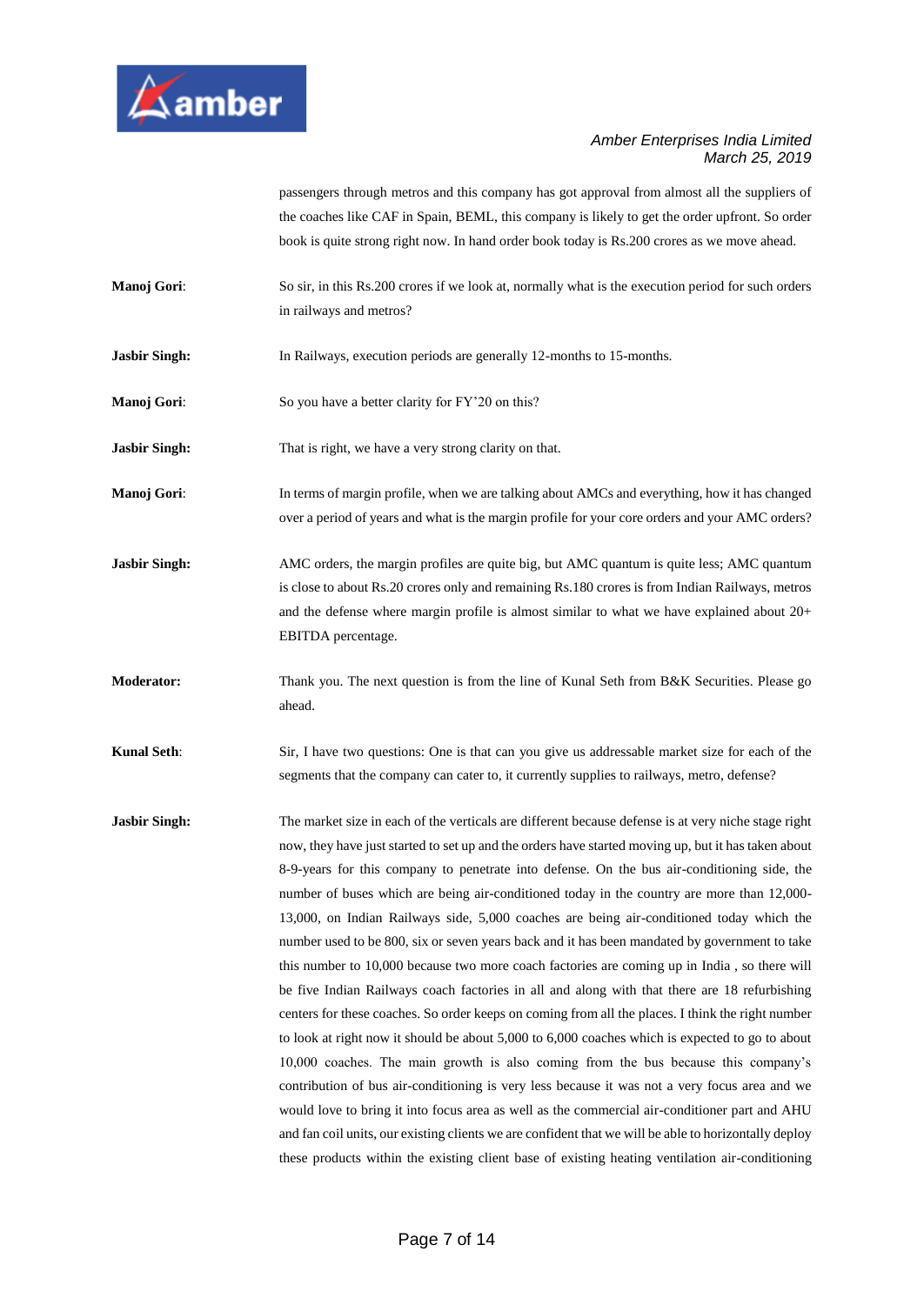

customers which we have like Voltas, Blue Star, Hitachi, Carrier which are pure air-conditioning companies.

- **Kunal Seth**: Sir, my second question is while this company seems to be profitable and growing very fast, so can you help us with the rationale of why the current promoters are selling out?
- **Jasbir Singh:** Current promoter is 81-year-old. He is having two sons; one son is in US, he had some health issues, so he has not joined his father's business back in India and he works as a biomedical science field in some hospital; and second son who is into water cooler business and some cold room refrigeration application. That company we have not bought. He wants to be more focused. Mr. Sidhu is an American citizen as a passport holder and he came to India 40-years back where he was given an opportunity by US embassy to work with and that is how he started. He was the pioneer to bring in the roof mountain package concept for Indian Railways and he has been a very successful entrepreneur. At 81-years it has succession issue.
- **Kunal Seth**: But the second son's company is under the same promoter group or he runs it independently?
- **Jasbir Singh:** No-no, he runs it independently, it is a small company, it is about 20-25 crores company, he is happy to run that.
- **Moderator:** Thank you. The next question is from the line of Abhineet Anand from SBI CAP. Please go ahead.
- Abhineet Anand: First, on the margins, it looks reasonably good. On the working capital side, you did indicate some net working capital days as large. Can you just explain because railways typically have a long gestation in their projects?
- **Jasbir Singh:** On the net working capital days, this company is operating in a range of 180-190-days where we feel that we will easily be able to bring it down in a range of 100-120 days in a period of two to three years time because we see lot of inefficiencies on the inventory management side and also on the creditors and debtors side. Having said that, this company does not need to get funding limits from the banks for working capital because of the high gross margins they enjoy. There is a retention clause due to which an amount of 5% or 10% is held by Indian Railways or metro which is paid after the warranty period expires and after the air-condition is fitted on the coach, that is what expands to 180, but because of the higher margin it does not need a working capital infusion from the banks.
- **Abhineet Anand**: Is the large retention money remain still with Railways and metros as on date?
- **Jasbir Singh:** Yes, it is a cycle, for example, after six to seven months they will get it back but the new one keep on getting retained.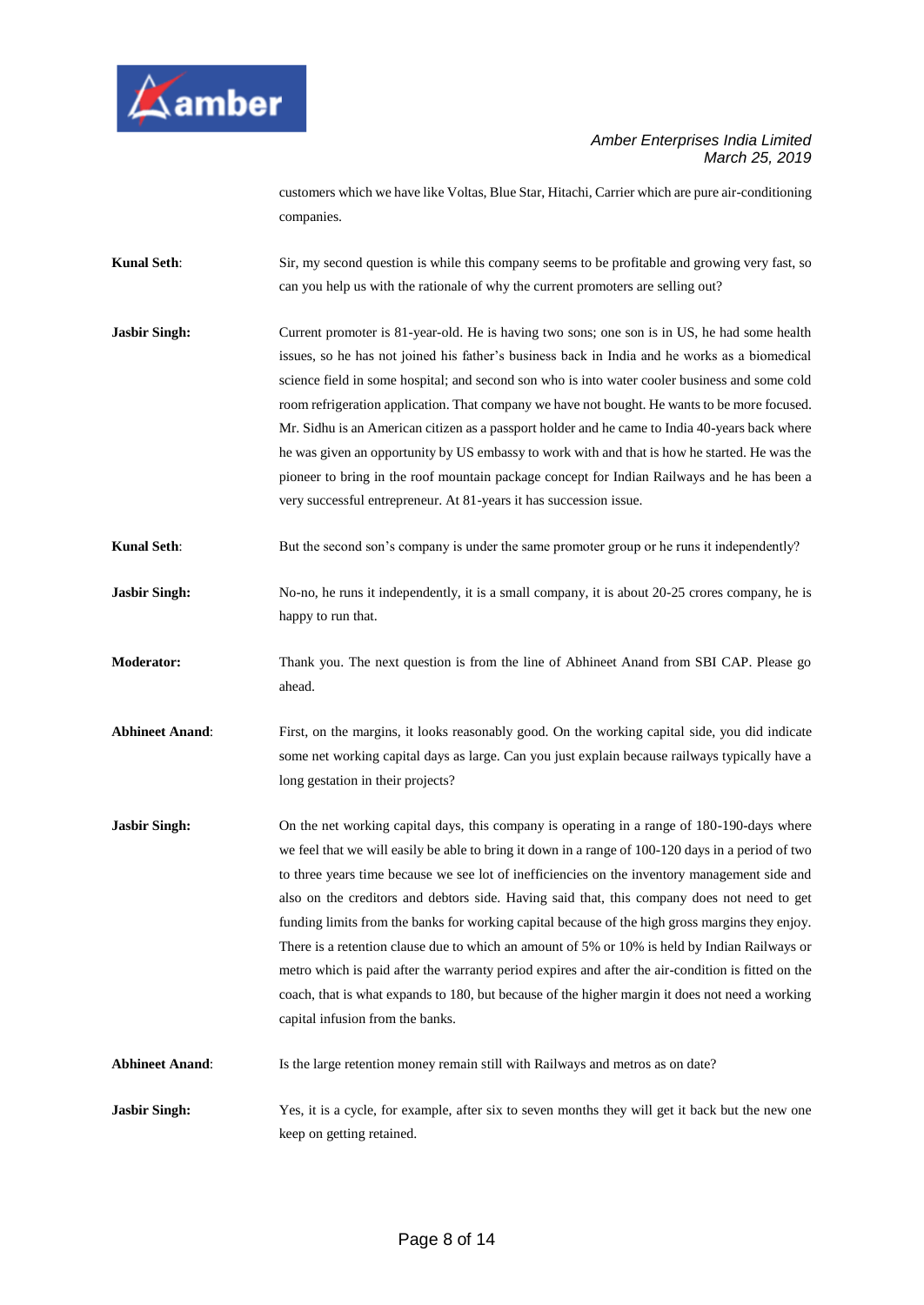

| <b>Abhineet Anand:</b> | The other thing is you did touch upon the horizontal deployment part. Is that one of the segments   |
|------------------------|-----------------------------------------------------------------------------------------------------|
|                        | which this company has not grown but looks very-very promising to you because I think it has        |
|                        | a very strong core to the existing customers, so in your thought if you were to say three years     |
|                        | you will expand that business which has huge potential?                                             |
| <b>Jasbir Singh:</b>   | That is what we look at the synergy with our existing customers where we have already soft          |
|                        | touch base with our customers regarding this and they are expecting us to give the solution in      |
|                        | hand and I believe within a year or two years time we will be easily able to provide these products |
|                        | into existing heating ventilation air-conditioning companies we have.                               |
| <b>Moderator:</b>      | Thank you. The next question is from the line of Nidhi Agarwal from Angel Broking. Please go        |
|                        | ahead.                                                                                              |
| Nidhi Agarwal:         | My question is who are the competitors for Sidwal?                                                  |
| <b>Jasbir Singh:</b>   | There are different kinds of competition; in metros we have multinational companies like            |
|                        | Toshiba, Hitachi, etc as competitors and in Indian Railways there are smaller competitors like      |
|                        | Amit Engineering, Daulat Ram, which are one-fifth the size of the company, there is also another    |
|                        | company called LeeL which is one of the competitors in Indian Railways segment. In bus air-         |
|                        | conditioning segment, the companies like Carrier and companies like Thermo King with this. In       |
|                        | Defense, because it is a very niche and very different type of tailor-made solutions, there is no   |
|                        | competition.                                                                                        |
| Nidhi Agarwal:         | Since we are saying with 50% market share, the market will be growing in excess, right?             |
| <b>Jasbir Singh:</b>   | Yes.                                                                                                |
| Nidhi Agarwal:         | There is no maintenance contract?                                                                   |
| <b>Jasbir Singh:</b>   | There are maintenance contracts. As they are growing older, the AMC quantum is increasing.          |
|                        | So they have maintenance contracts of almost close to Rs.140 crores which is to be actually         |
|                        | serviced in next three years to four years time.                                                    |
| Nidhi Agarwal:         | Are these maintenance contracts having higher margin?                                               |
| <b>Jasbir Singh:</b>   | Yes, AMCs have always higher margins.                                                               |
| Nidhi Agarwal:         | Sir, in the whole acquisition process, who were the other bidders for this company?                 |
| <b>Jasbir Singh:</b>   | No, we do not get into a bidding process. That is our way of acquiring companies. Whenever          |
|                        | there is a bidding process, we move out. We were eyeing this company from last four years and       |
|                        | we were looking at it. There were certain other players which were looking at it, but they chose    |
|                        | to go with us because of the credentials we had.                                                    |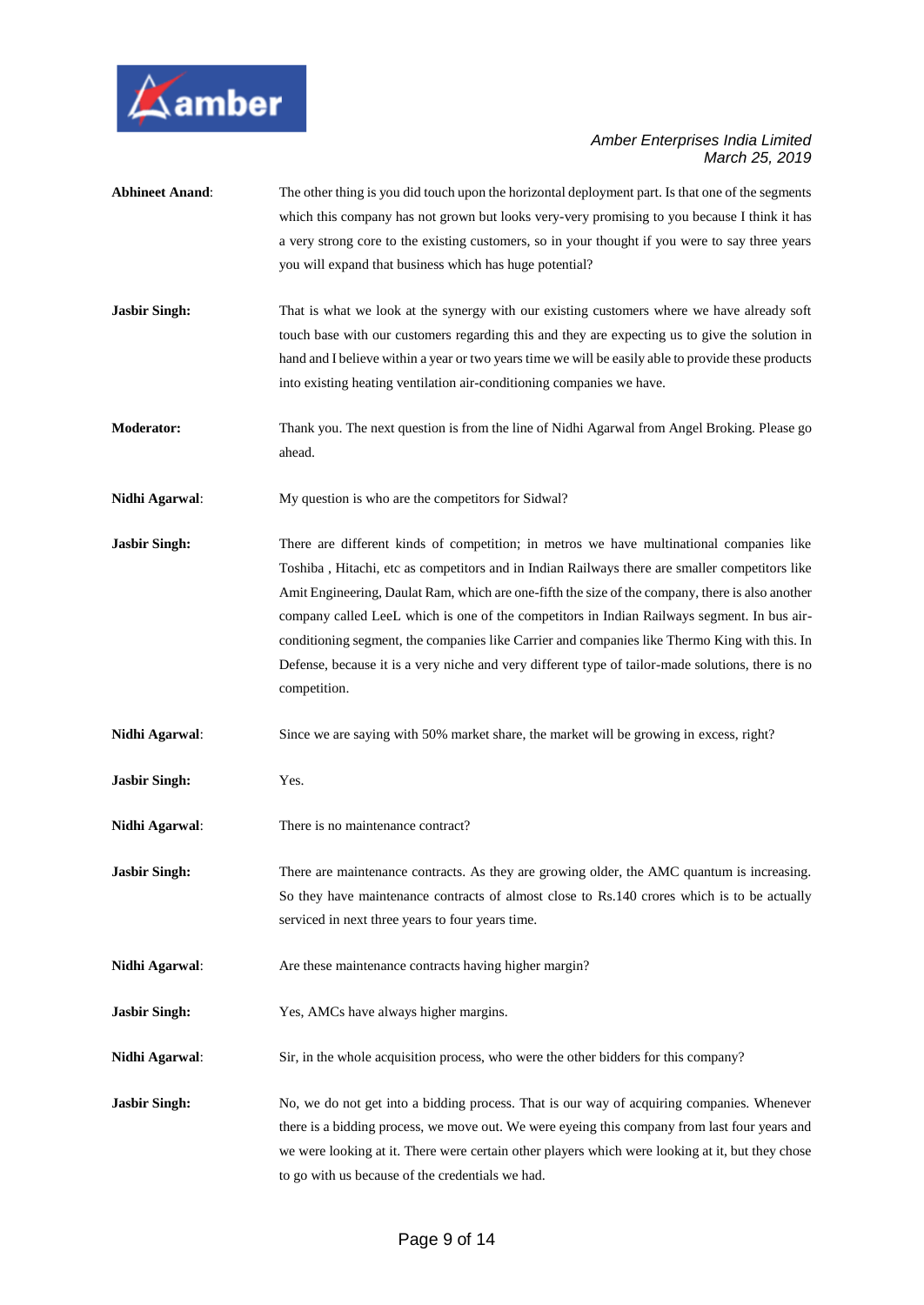

| <b>Moderator:</b>    | Thank you. The next question is from the line of Aman Vij from Astute Investment Management.           |
|----------------------|--------------------------------------------------------------------------------------------------------|
|                      | Please go ahead.                                                                                       |
| Aman Vij:            | First question is could you quantify the gross margins in four or five of your segments?               |
| <b>Sudhir Goyal:</b> | Gross margin in Indian Railways, metros and bus air-conditioning are almost about 40-42%               |
|                      | range and in Defense it is about 56% range, in telecom it is just 20% range and in commercial          |
|                      | refrigeration it is about 27% range.                                                                   |
| Aman Vij:            | For FY'17 the revenue of the combined entity was Rs.124 crores. So could you split it in terms         |
|                      | of Sidwal Refrigeration and Sidwal Technologies as well as if you can give the segment wise            |
|                      | breakup also?                                                                                          |
| <b>Jasbir Singh:</b> | We have '18 numbers with us; in '18 we did 165 crores of sales, in '17 Rs.95 crores was Sidwal         |
|                      | Refrigeration and Rs.30 crores was Sidwal Technologies, in '18 Sidwal Refrigeration is going           |
|                      | to Rs.135 crores and this remains at Rs.30 crores, so it is Rs.165 crores in total. Till date they     |
|                      | have <b>done 190 crs</b> crores. So I think they are expecting Rs.5 crores more to close it by another |
|                      | 5-days which should touch Rs.195 crores for FY19.                                                      |
| Aman Vij:            | Basically, the growth has come most from the metros, railways and maybe defense because                |
|                      | Sidwal technology is stable at Rs.30 crores level?                                                     |
| <b>Jasbir Singh:</b> | That is right.                                                                                         |
| Aman Vij:            | We are planning to focus, you said, more on bus?                                                       |
| <b>Jasbir Singh:</b> | No, we will focus on all the verticals of course. We would like to increase the market share in        |
|                      | metros and railways also. That is the core business. Bus, defense and commercial refrigeration         |
|                      | will be our core focus. So we can grow that sector also to a tune where the split becomes 50:50        |
|                      | between the verticals.                                                                                 |
| <b>Aman Baid:</b>    | What is the advantage on say commercial segment because there are a number of entrenched               |
|                      | players, I understand metro and all those maybe have been a very high entry barrier?                   |
| <b>Jasbir Singh:</b> | On the commercial air-conditioning side, we have two sets of customers today with us; one is           |
|                      | pure heating ventilation air-conditioning companies like Blue Star, Daikin, Carrier, Hitachi,          |
|                      | Voltas who's bread and butter is air-conditioners. So for them we have already penetrated into         |
|                      | room air-conditioners segment and we would love to get into their commercial side of the               |
|                      | businesses to grow our wallet share with those customers. In another set of customers where we         |
|                      | have appliance companies like LG, Whirlpool, Godrej and Panasonic, where air-conditioners is           |
|                      | one of the products they have. In that we are increasing our component strength in the other           |
|                      | verticals of refrigerator, washing machine. That is where the growth is going to come on a             |
|                      | consolidated basis.                                                                                    |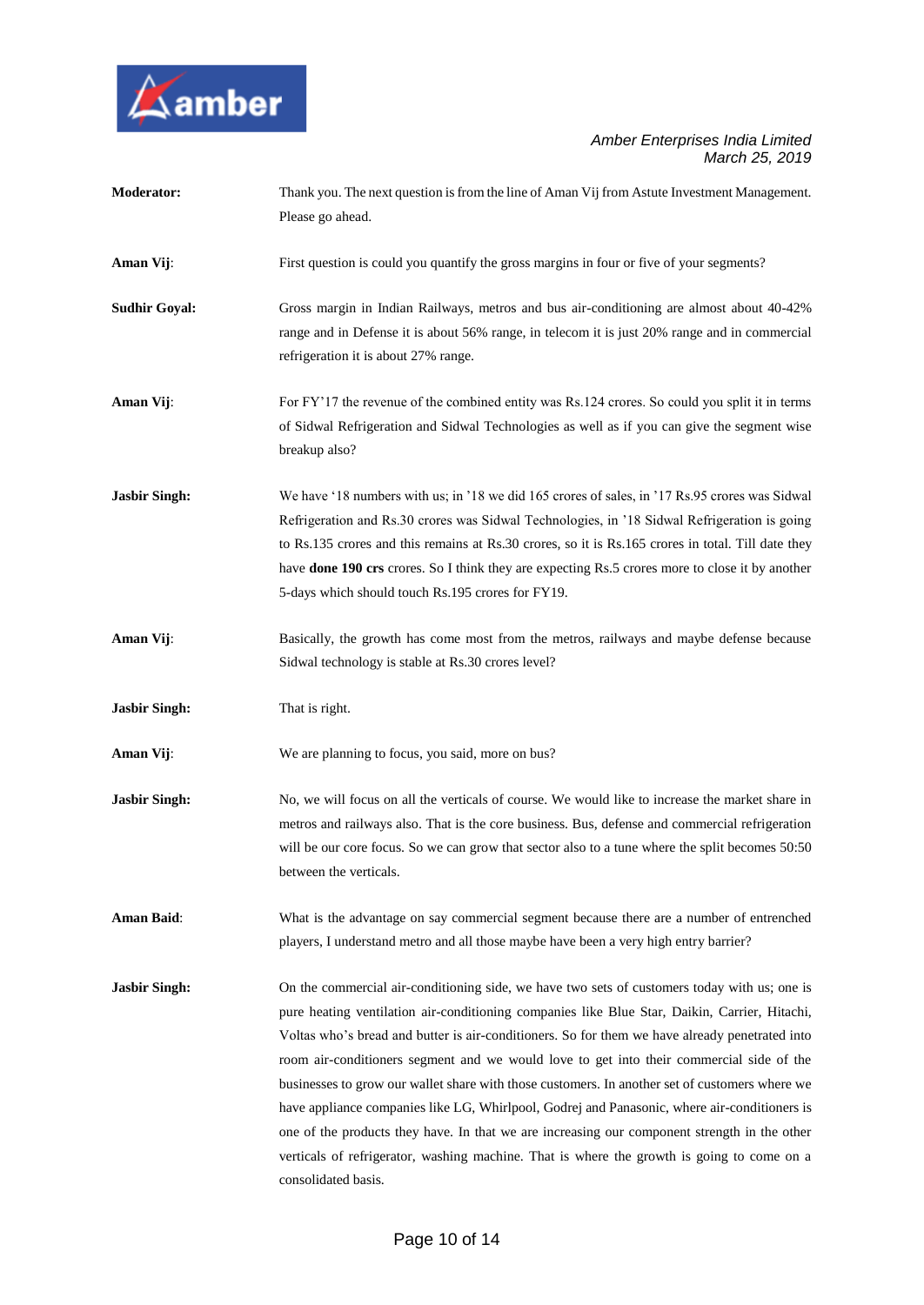

| <b>Moderator:</b> | Thank you. The next question is from the line of Pankaj Bobade from Axis Securities. Please go |
|-------------------|------------------------------------------------------------------------------------------------|
|                   | ahead.                                                                                         |

- **Pankaj Bobade**: I understand Sidwal is into autos through an exposure to bus air-conditionings and the contribution is quite less, around 9%. So how do we see it ramping ahead? And post acquisition do we intend to take it to the passenger vehicles and trucks, etc., where the opportunity size is quite large?
- **Jasbir Singh:** That is what we are envisaging. One is truck air-conditioning and refrigeration both, which has been made mandatory by Government of India. So trucks, cabins and everything will be airconditioned in future. Also in the buses air-conditioning this company started about three to four years back. It was not a very big focus area but yes, they have grown in that sector, but we see a lot of potential because like we have added Panasonic, Hitachi, Daiichi, we would like to add some bigger clients who are manufacturing buses here, could be a possibility of likes of Ashok Leyland, Volvo, Tatas who are making buses and trucks. So that is one part. There are very big coach builders like JCBL and other five bus services which are manufacturing coaches on their own. So those are also potential clients for us. So we will focus on all the areas and try to grow the segment because we see lot of opportunity happening there. In future, no one is planning to have non-air-conditioned buses with them until and unless they are operating in only rural areas. So that is where big potential lies and we must encash this opportunity.
- **Pankaj Bobade:** Right now we are tied up only with Tata Motors and Swaraj Mazda I understand from the presentation. So are we planning to have a tie up with other manufacturers who are based maybe in southern side of India?
- **Jasbir Singh:** We will definitely expand the network. It will not happen immediately because it is related to passenger comfort. So share of business grows gradually. I think in next three years time you will see this segment doing well for Sidwal.
- **Pankaj Bobade:** Are we planning to focus on passenger vehicles segment?
- **Jasbir Singh:** No, we are not coming into car air-conditioning. It is already a very competitive space of passenger vehicles. We will not like to come to that space.
- **Pankaj Bobade:** We will be restricting ourselves to buses and trucks only?
- **Jasbir Singh:** Yes. Buses and trucks.
- **Moderator:** The next question is from the line of Keyur Pandya from ICICI Prudential Life Insurance. Please go ahead.
- **Keyur Pandya:** First question is how do you win project -- is it a bidding process to get this order, how does it work?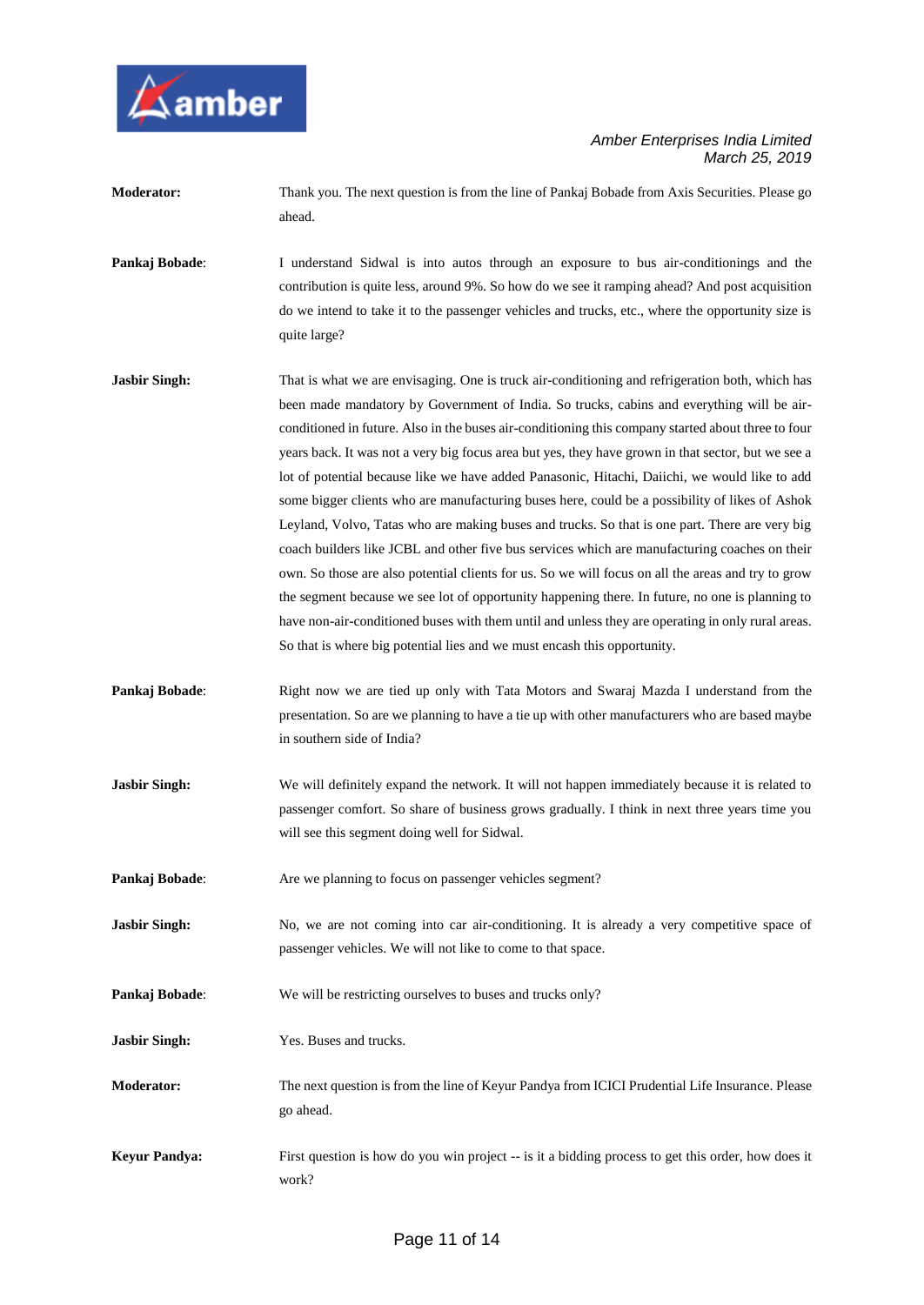

| <b>Jasbir Singh:</b> | There are different parameters for each vertical; in Indian Railways, there is a online tender<br>system which you have to fulfill, but before online tender system you have to technically qualify,<br>so for technical qualification you need to have all the RDA source approvals and capacity<br>assessment, capability assessment, you should be part-2 or part-1 supplier. So it is a long period,<br>for example, if somebody has to start today, it has to go through the prototyping and capacity<br>assessment, capability assessment, then RDS approval and then you get a prototype order and<br>then you remain part-2 until three years passed or a satisfactory performance is gathered from<br>all the places, then you become part-1 supplier, where if you are the lowest bidder, you get about<br>50% of the order book. |
|----------------------|---------------------------------------------------------------------------------------------------------------------------------------------------------------------------------------------------------------------------------------------------------------------------------------------------------------------------------------------------------------------------------------------------------------------------------------------------------------------------------------------------------------------------------------------------------------------------------------------------------------------------------------------------------------------------------------------------------------------------------------------------------------------------------------------------------------------------------------------|
| <b>Keyur Pandya:</b> | Second, the order book that you mentioned, so it is more or less around one year's revenue for<br>the company. So do you see this is a smaller number or how do you see order book moving?                                                                                                                                                                                                                                                                                                                                                                                                                                                                                                                                                                                                                                                  |
| <b>Jasbir Singh:</b> | I think it is a decent number for us to begin with. We already have a strong order book and as<br>we move ahead there are new orders which are coming, just last week only there was a tender<br>for new Train 18 for 300 coaches, so that means 1200 (RMPUs), Roof Mounted Package Units.<br>The company which has won that order, we are already enlisted with them. So we expect this<br>number to go up as we proceed ahead in the year.                                                                                                                                                                                                                                                                                                                                                                                                |
| <b>Keyur Pandya:</b> | Lastly, you mentioned that Toshiba, Carrier, and Blue Star kind of companies are already there<br>in this business. So do you see any conflict of interest in this kind of business where rather than<br>being their vendor, you are becoming their competitor?                                                                                                                                                                                                                                                                                                                                                                                                                                                                                                                                                                             |
| <b>Jasbir Singh:</b> | No, it is completely non-conflicting because if you see all the companies have very separate<br>verticals and separate reporting system and a separate corporate center and all. So in room air<br>conditioners, Toshiba room air conditioner is total different to Toshiba roof mounted package<br>or industrial application, and even in Carrier, Carrier has already offloaded its room A/C<br>business to Midea, so Carrier only competes in bus air conditioning, they do not compete in<br>railways and metro. So there is no conflict we envisage there.                                                                                                                                                                                                                                                                             |
| <b>Keyur Pandya:</b> | Last question on the debt front. So you are planning additional capacity in south for room A/C<br>and this additional acquisition. So, any guidance on how our balance sheet would look or the<br>debt profile would look?                                                                                                                                                                                                                                                                                                                                                                                                                                                                                                                                                                                                                  |
| <b>Jasbir Singh:</b> | As a management of Amber, we have a very strong policy that we will not go beyond 1.75x of<br>consol EBITDA and that is what we will keep in mind and it is not a very expensive acquisition<br>for us, it is a very decently placed acquisition, in the single digit numbers, what we see is that<br>we will remain in the range of 1.5 to 1.75x of EBITDA.                                                                                                                                                                                                                                                                                                                                                                                                                                                                                |
| <b>Moderator:</b>    | Thank you. The next question is from the line of Gaurav Walia from Halos Capital. Please go<br>ahead.                                                                                                                                                                                                                                                                                                                                                                                                                                                                                                                                                                                                                                                                                                                                       |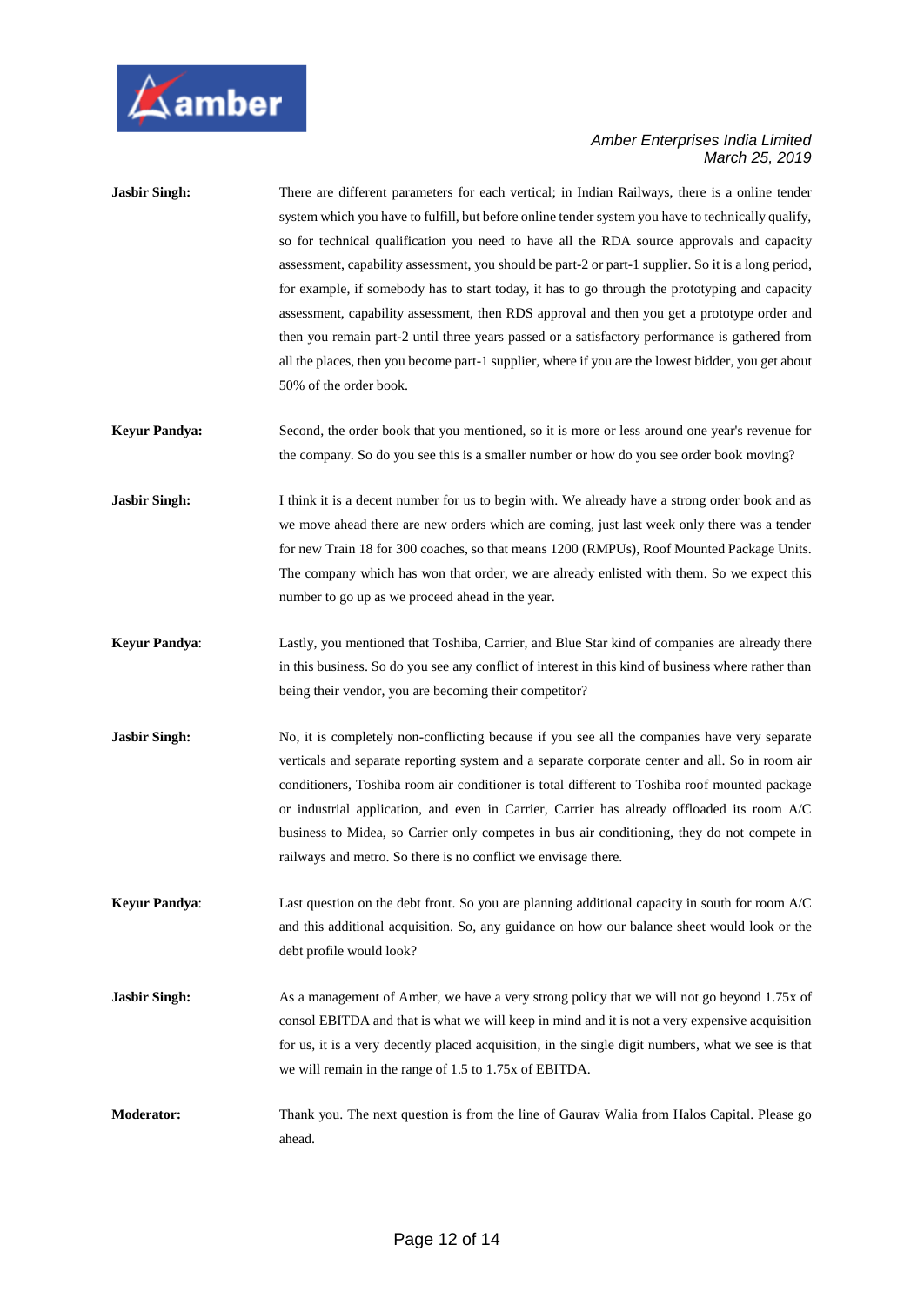

| <b>Gaurav Walia:</b> | Are there any margin opportunities or do you expect the margins to change over the next year<br>or remain stable at this rate?                                                                                                                                                                                                                                                                                                                                                                                                                                                                                                                             |
|----------------------|------------------------------------------------------------------------------------------------------------------------------------------------------------------------------------------------------------------------------------------------------------------------------------------------------------------------------------------------------------------------------------------------------------------------------------------------------------------------------------------------------------------------------------------------------------------------------------------------------------------------------------------------------------|
| <b>Jasbir Singh:</b> | We think that we will be able to slightly increase the margins from where it is because of our<br>purchase leverage and inventory management and of course on the creditors side because we<br>have a larger purchase leverage. So that is where we look at it, but we see that it should be in the<br>same range as going forward as we grow the company.                                                                                                                                                                                                                                                                                                 |
| <b>Moderator:</b>    | Thank you. The next question is from the line of Nitin Arora from Axis Mutual Fund. Please go<br>ahead.                                                                                                                                                                                                                                                                                                                                                                                                                                                                                                                                                    |
| <b>Nitin Arora:</b>  | Just continuing with the same question what Keyur asked about the balance sheet, when we look<br>at today what you got is Rs.75 crores gross debt and Rs.28 crore cash. What you trying to see is<br>this acquisition is less than Rs.100 crores for you, that is why 1.5x or 1.75x EBITDA of consol<br>that you wanted to keep, because if this acquisition is less than Rs.100 crores then the leverage<br>comes to be 50 crores assuming as you take a debt of Rs.50 crores only, that is why you become<br>EPS-accretive because still it is Rs.7 crores PAT company on FY19, so just wanted to understand<br>is this acquisition less than 100 crore? |
| <b>Jasbir Singh:</b> | Let me clarify, on FY'19 number, the company's PAT is expected to be in the range of Rs.23 to<br>24 crores with EBITDA of Rs.40 to 42 crores, it has no interest cost, it has interest cost of only<br>Rs.67 lakhs and because it is not a capital intensive, the depreciation is less than a crore, so you<br>can add 34% of tax rate, this company will have PAT of about Rs.24 to 25 crores which makes<br>us EPS-accretive. On the amount of acquisition, I would not like to give you number right now,<br>but yes, I can give you a broad range where we have acquired this company in the range of 5.75x<br>to 6.5x of EBITDA FY19 basis.           |
| <b>Nitin Arora:</b>  | What sort of leverage you want to keep it here as a debt because our accrual?                                                                                                                                                                                                                                                                                                                                                                                                                                                                                                                                                                              |
| <b>Jasbir Singh:</b> | Because on a consol basis, we will keep our leverage close to 1.5x the EBITDA.                                                                                                                                                                                                                                                                                                                                                                                                                                                                                                                                                                             |
| <b>Moderator:</b>    | The next question is from the line of Manoj Gori from Equirus Securities. Please go ahead.                                                                                                                                                                                                                                                                                                                                                                                                                                                                                                                                                                 |
| Manoj Gori:          | Can you please elaborate on the fixed assets and CAPEX plans in the next few years for the<br>company?                                                                                                                                                                                                                                                                                                                                                                                                                                                                                                                                                     |
| <b>Jasbir Singh:</b> | For Sidwal Technologies, the net block is very less, the gross block is about Rs.25 crores and<br>the CAPEX requirement in these kinds of business is very less, we do not require large CAPEX.<br>I think in next four years, we should not be investing more than 15 to 20 crores in this company.                                                                                                                                                                                                                                                                                                                                                       |
| <b>Moderator:</b>    | Thank you. The next question is from the line of Aman Vij from Astute Investment Management.<br>Please go ahead.                                                                                                                                                                                                                                                                                                                                                                                                                                                                                                                                           |